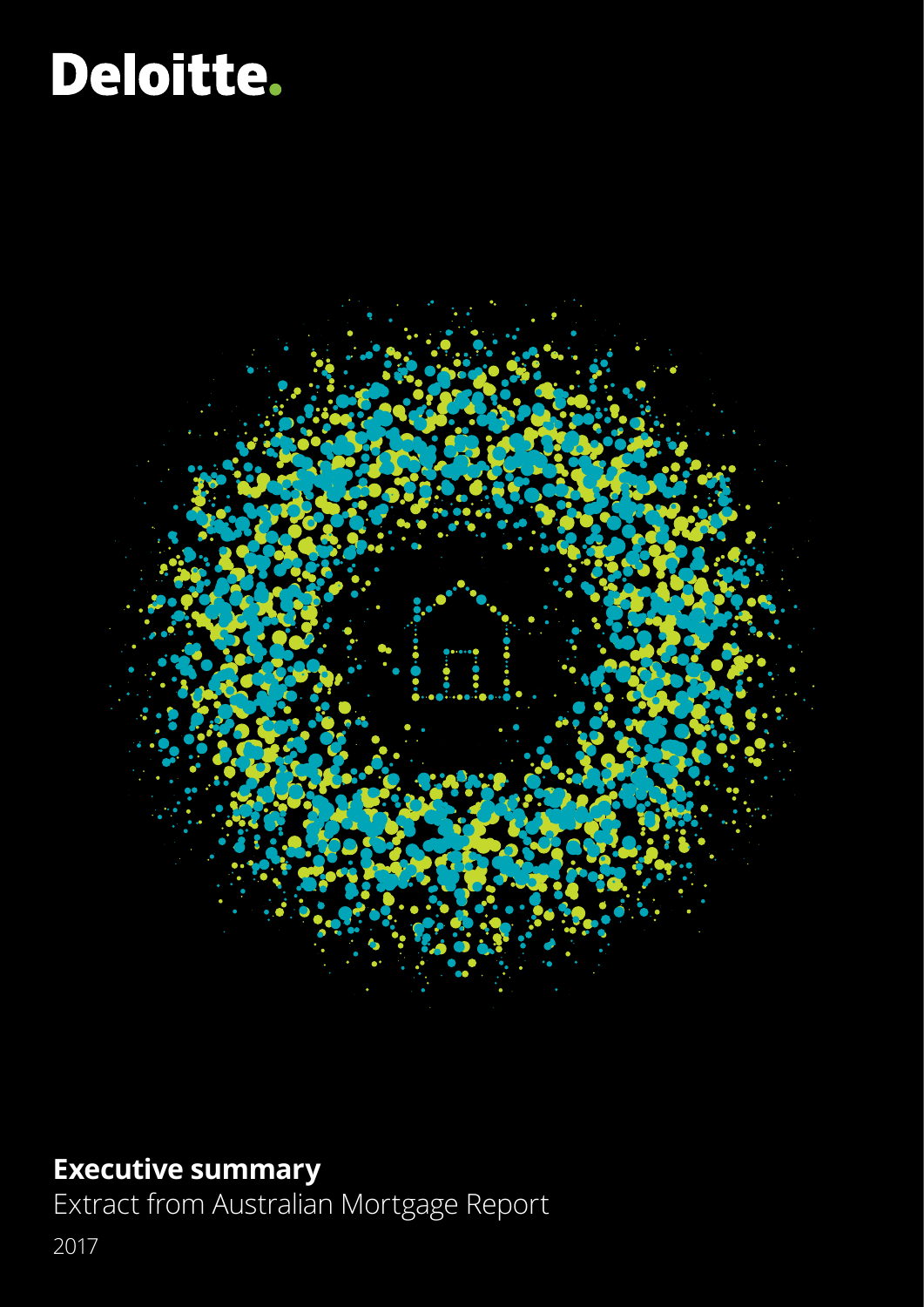# Executive summary



**Back row** (from left): Steve Weston, (Consultant); Kevin Nixon, Heather Baister, Graham Mott (all Deloitte); Malcolm Watkins (AFG); Mario Rehayem (Pepper Money); Scott McWilliam (Homeloans); Meg Bonighton (NAB); James Hickey (Deloitte). **Front row:** Peter Andronicos (eChoice); Louise Denver (Deloitte); Lisa Claes (CoreLogic); Jenny Wilson (Deloitte); Vimpi Juneja (BOQ)

Shifting to a year of personalised, innovative and more moderate mortgage activity dominated by availability and affordability…

The 2017 predictions from a roundtable of leading Australian financial services mortgage heads and lending experts are for an increasingly personalised but more subdued mortgage market that is still bedding down 2016's macro‑policy changes. The market will be impacted by housing availability and affordability, and is expected to continue to be buffeted by international decisions.

#### **The categories include**

- Market forces
- Regulation
- House prices
- Profitability
- Funding
- Innovation
- Digital
- Consumers
- Regionals
- Brokers.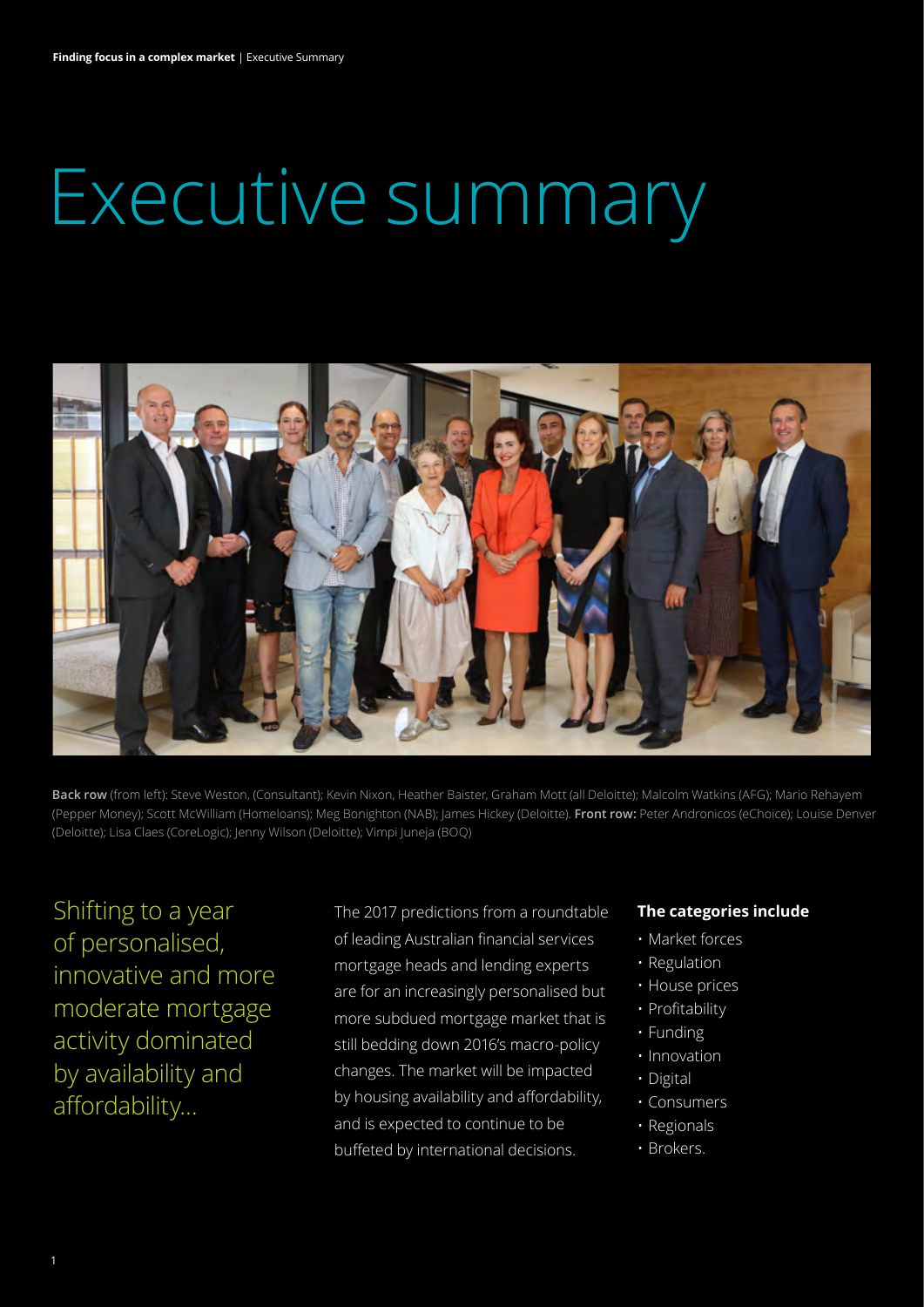## **Mortgages 2017:**  Finding focus in a complex market

In an insightful look at what is necessary to find focus in a complex market **James Hickey,** Deloitte Financial Service Partner analyses the Australian mortgage market and summarises much of the thinking in this year's Australian Mortgage Report. The Australian mortgage market edged into 2017 with total new lending to households remaining flat over 2016. And while market participants remain confident about the fundamentals, they can see the signs of slowing growth.

Over the 12 months to December 2016, total new lending (including refinancing) was \$384bn, which was the same as the 12 months to December 2015. This was the first year since 2012 when settlements did not grow over the previous annual period.



**Residential Mortgage Lending**

2000 to 2016

Lending

Settlements

Source: Australian Mortgage Report 2017

The Deloitte Mortgage Report roundtable participants, representing heads of lending at major and regional banks, and CEOs of mortgage broker groups, collectively expect 2017 to be a year of modest (1-5%) growth in new lending. This moderating settlement growth represents:

**• 'Speed bumps' for investor lending –**  while the APRA sound lending benchmark of 10% new annual growth to investors certainly led to some reduction in lending to investors during 2015 and the first half of 2016, together with differentiated (higher) pricing for such lending, there was a return to stronger investor lending in the latter half of 2016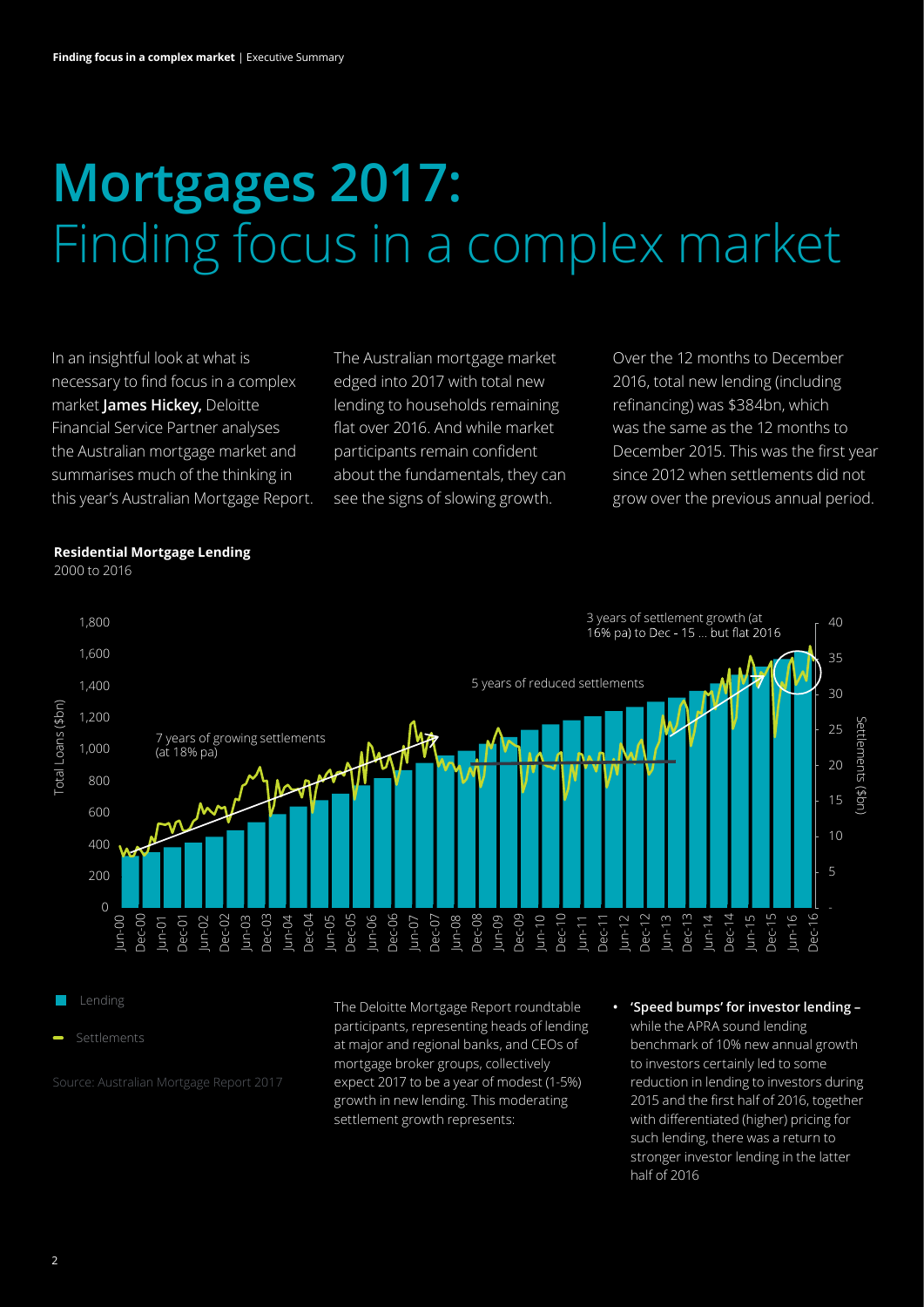- **• Tightened lending criteria –** in addition to investor lending thresholds, there was also tightening of serviceability criteria, especially around non regular and offshore income sources, and closer scrutiny of household expenditure measures in testing the capacity of borrowers to repay in times of higher rates
- **• Differential pricing –** lenders began greater pricing for risk, particularly for higher Loan to Value Ratio (LVR) lending, as well as actively choosing not to participate in certain parts of the market (such as reduced lending to property developments and off the plan).

However, against this background of sound practices resulting in slowing settlement growth, lenders were also deepening discounts to existing owner occupiers who were seeking to refinance from another lender. During the latter half of 2016 major lenders were offering discounts well in excess of 120 basis points (bps) or more, from their standard variable rate to new borrowers.

#### **Key Themes of 2017**

Into 2017 there is ongoing concern over housing affordability and in particular the pace of the Sydney and Melbourne property markets, ongoing political and public scrutiny into lending and mortgage pricing practices of the banks, funding cost uncertainty placing (upwards) pressure on rates, and reviews into the distribution of mortgages, and conduct by banks in treatment of customers.

#### **Affordability**

It is important to draw a distinction between 'affordable housing' and 'housing affordability'. While the former is vitally important in assisting households of lower socio-economic standing be able to have appropriate housing, it is the latter that is often discussed around the inability of otherwise financially able households to afford property (especially in the Sydney and Melbourne property markets). See the roundtable discussion page 13.

Historically: Housing, particularly for first home buyers, has always been a challenge. Raising the deposit for a property when commencing a career and often juggling growing family commitments has always been a challenge for Australians of any generation. However, for the current situation of first home buyers representing around 13% of new lending, there are some specific issues to be considered.

Geographically: Firstly, the capital cities of Sydney and Melbourne are home to more than 8.4 million people (over 35% of the national population) and therefore are considerable centres of employment. Being coastal based cities, with central business districts towards the coastal or harbour/ port regions, places considerable concentration of employment and living into limited geographical areas. These all combine to place intense pressure on available housing in and around those areas.

Property prices: With property price growth of 15.5% and 13.7% respectively in 2016 for Sydney and Melbourne - a continuing trend since 2012 - compared to a downward trend of wage price inflation of 2-3% for 2016 across all states and employment industries, there is a growing gap. This is placing greater questions around affordability for households not currently in the property market in those cities.

Regions: However, while the focus is largely on affordability for Sydney and Melbourne, and that appears to be a price vs. wage growth concern, there is more to Australia than just those markets. Across other areas, including other states and regional areas of NSW and Victoria, the affordability issue is quite different. It is not so much property prices, but rather employment and availability of jobs and certainty of income which is the concern. Therefore, addressing housing affordability is not just solving a problem for Sydney and Melbourne, it is one that needs national consideration of all the issues impacting affordability including other states and regions.

**The dilemma:** Indeed this shows the challenge for the Reserve Bank of Australia (RBA). Should it seek to abate housing price pressure in Sydney and Melbourne by raising official rates, and should that result in banks increasing lending rates, this may dampen growth in Sydney and Melbourne, but would also adversely impact business and investment confidence in other states and regions. Thus potentially making the affordability issue outside the capital cities worse, rather than better.

**The debate** about potential short and longer term solutions need to be broad and should account for:

- **• Taxation basis** while negative gearing is often mentioned, for many Australians that is their wealth generation vehicle. Indeed many first time buyers they choose to be first time investors rather than owner occupiers. So any changes to this need not necessarily picture all investors as the same profile. Further, the discussion of broader ongoing tax bases, such as land based tax rather than stamp duty, is also merited. However this will likely give longer term structural benefits, rather than necessarily short term ones.
- **• Supply release –** while state and local governments are addressing the process of releasing and approving new supply, there is also an opportunity to encourage greater release of existing supply. This would be a supportive policy for retirees in downsizing from their properties, without adversely impacting pension eligibility. And it would give other relief from e.g. stamp duty on repurchasing for retirees.
- **• Infrastructure –** to alleviate the pressure on capital city prices investing in both physical and technological infrastructure will support workers to live in areas outside the city and be employed. This is vitally important. Improving remote working and other flexible work and travel solutions, is an emerging opportunity to address the problem.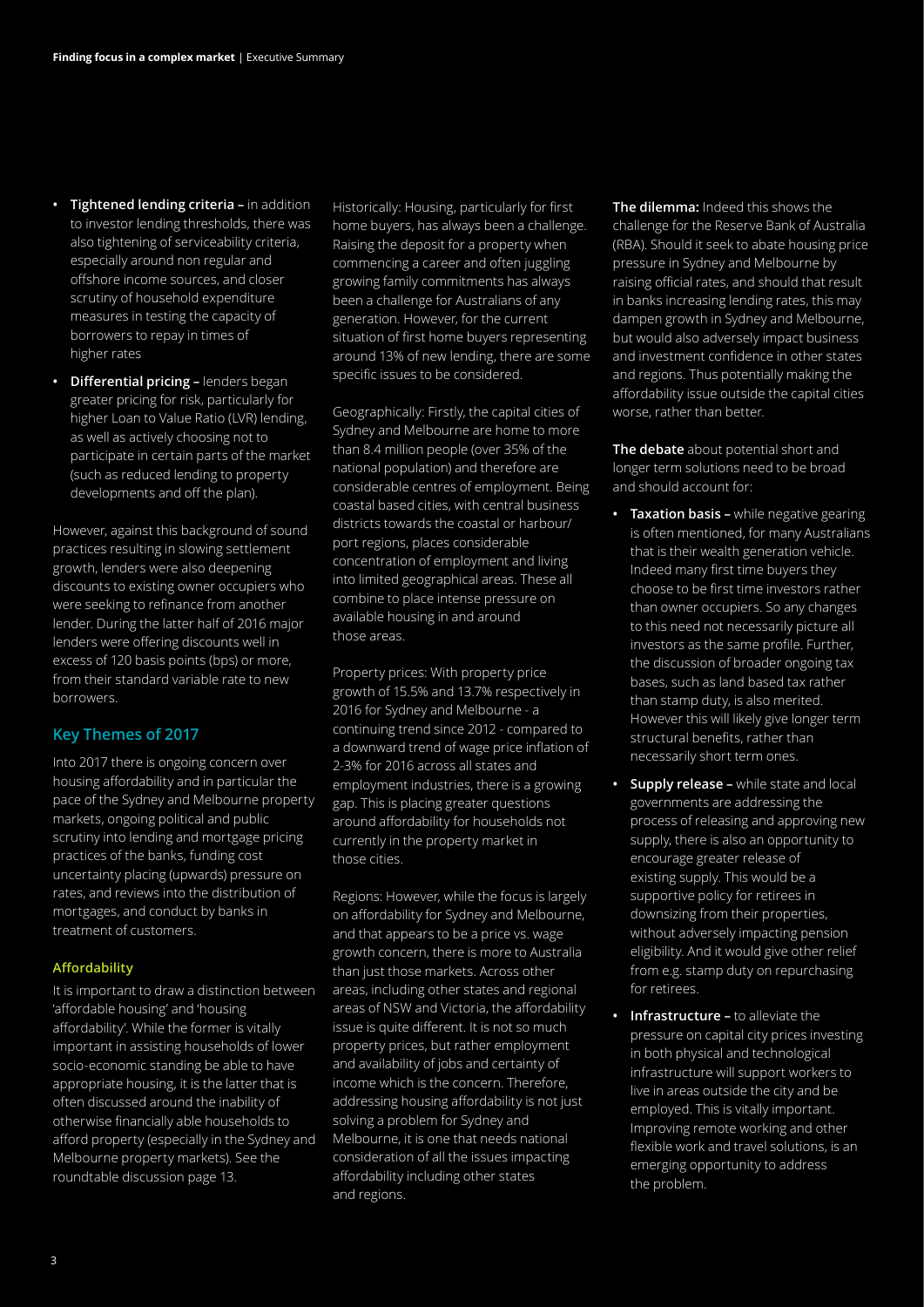**The mindset:** Lastly, while home ownership is strongly embedded in the Australian mindset (and favourably supported by tax and other incentives), focussing more on the benefits of long term 'permanent tenancy' should also be encouraged. Many European countries have systems with longer leases and greater support for tenants. This has resulted in renting being an entirely acceptable norm for housing over the long term.



#### **Mortgage Pricing**

With official cash rates at record lows lenders have been able to offer competitive pricing to borrowers. However, this has mostly been of benefit to recent borrowers, or those who have actively refinanced or negotiated better deals with their lenders. While standard variable rates are the often quoted headline rate for lenders, a vast majority of borrowers (especially those having financed in the past five years) will be on rates well less than the Standard Variable Rate (SVR).

This then means that lenders' will need to carefully balance their 'front book' (ie new lending rates to borrowers) and their 'back book' (ie lending rates to existing borrowers). During 2016 it was not uncommon for major lenders to offer 120bps or more, discount on the SVR for new borrowers to the lender. This is around 50bps better than the long term discounting average (of around 70bps) across the 'back book'.

It is important to lenders' profitability that they carefully balance the desire to grow market share using deep discounts, as over the long term, the current front book will become the future back book.

From an existing borrowers' perspective, it is important to be aware of where current offers are in the market. Often a good deal some years ago, may not be the best that could be achievable in the current market. See more on Page 15

#### **Funding Costs**

There was considerable focus over 2016, especially in the senate economics hearings, around the way banks price mortgages. Certainly the official cash rate set by the RBA is one measure impacting bank funding costs (primarily through deposits). However, offshore wholesale funding costs (which can comprise 40% or more of bank funding) are largely dependent on offshore events and market conditions. In 2016 there was considerable volatility in such costs, ranging from the impacts of Brexit to the United States election. We also expect such volatility and uncertainty to continue throughout 2017. See our article on Page 15

In addition, there are capital costs which lenders need to price for. These represent charges for the capital the banks must hold to remain 'unquestionably strong' and capital secure. The greater perceived risk of investor lending, different economic and employment factors, higher loan to value ratio lending, and so forth, are all risk based factors that increase capital and hence cost. We expect there to be more risk based pricing points across mortgage interest rates in 2017, reflecting more granular risk assessment by lenders of specific borrower' and loan' characteristics.

#### **Conduct**

Related to all of the above is the way in which banks deal with borrowers in a fair and equitable manner. See our article on Page 21

While a lot of the conduct spotlight throughout 2016 focussed on banks financial planning and life insurance arms, it remains that the most regular interactions with customers is through their banking activities.



**James Hickey**

In early 2017 the Australian Securities and Investment Commission (ASIC) released its review into mortgage brokers, and the impact of remuneration on customer outcomes.

This review identified a number of areas for both broker groups and the lenders, to improve their remuneration structures, and the transparency of their interactions with potential borrowers at point of sale when using a broker.

The Australian Bankers Authority (ABA) is also conducting a review into the sales practices of bank staff, which should cover similar aspects of the role remuneration incentives play for front line staff versus best interest for the customer.

We will see a continuing elevation of the importance of conduct improvements across lenders through 2017. While very much stating they are 'customer first', there is a level of public confidence necessary to restore between customers and financial institutions. It is important that in 2017 concrete steps are made, to show the improvements being implemented by lenders in supporting this.

I hope you find our 2017 Deloitte Australian Mortgage Report both useful and an interesting read.

**James Hickey** - Partner